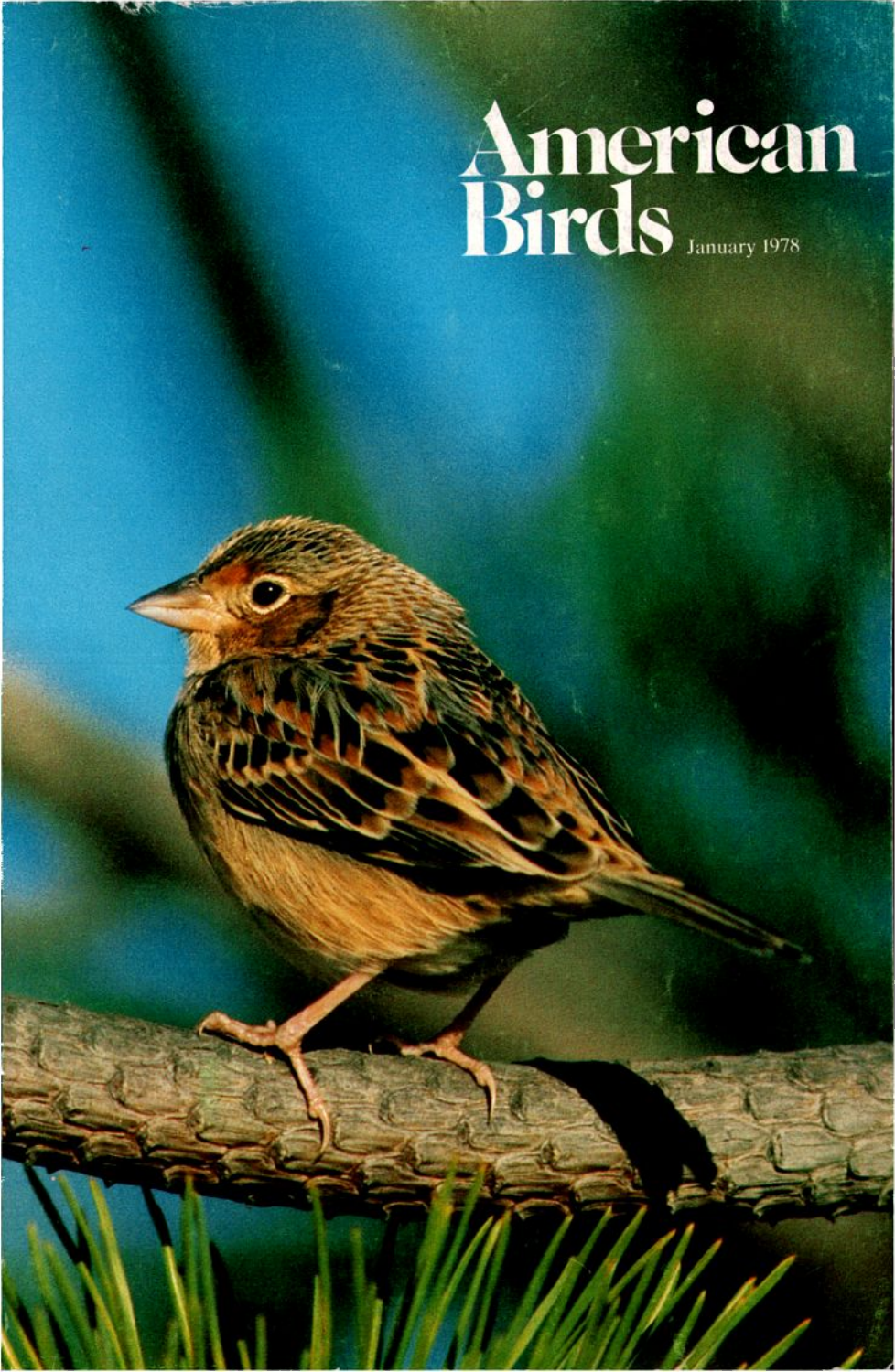

A bimonthly journal devoted to the birds of the Americas

**Published by the National Audubon Society** 

**EDITORIAL ADVISORS John W. Aldrich Eugene Eisenmann Thomas R. Howell Frances C. James Robert J. Newman Roger Tory Peterson Ohn Sewall Pettingill, Jr. Chandler S. Robbins George Miksch Sutton Dale A. Zimmerman** 

**EDITORS Robert S. Arbib, Jr./Editor Susan Roney Drennan/Associate Editor Lois Heilbrun/Christmas Bird Count**  Willet T. Van Velzen/Breeding Bird Censuses **Ronald A. Ryder/Winter Bird Populations Jack Degnan/ Circulation Manager Jeanne Gart/Editorial Assistant** 

#### **AMERICAN BIRDS DEADLINES FOR 1978**

**Reports due Regional Editors** 

| <b>Season</b>                                                | <b>Deadline</b>                  |
|--------------------------------------------------------------|----------------------------------|
| Winter<br>December 1 - February 28                           | March 15, 1978                   |
| Spring Migration<br>March 1 - May 31                         | June 15, 1978                    |
| Nesting Season<br>June 1 - July 31                           | August 15, 1978                  |
| Autumn Migration<br>August 1 - November 30                   | December 15, 1978                |
|                                                              | <b>Other Deadlines</b>           |
| Winter Bird-Population Studies<br>due Editor Ronald R. Ryder | June 15, 1978                    |
| Photo salon entries due<br>American Birds                    | July 15, 1978                    |
| Breeding Bird Censuses<br>due Editor Willet T. Van Velzen    | September 1, 1978                |
| Christmas Bird Count period<br>Applications for new counts,  | December 16, 1978 - Jan. 1, 1979 |
| changes of compilers                                         | November 1, 1978.                |
| Count Forms due American Birds                               | January 15, 1979                 |
| Work in Progress, Announcements                              | 6 weeks prior to issue date      |
| Blue List ballots due American Birds                         | September 15, 1978               |

**AMERICAN BIRDS is published six times a year. Editorial and business offices are located at 950 Third Avenue, New York, N.Y. 10022. Subscription: \$10.00 a year, \$18.00 for two years, for the U S.A. \$12.00 and \$20.00 foreign and Canada. Single cop}es: Christmas Bird Count (July), \$5.50 per copy; Fall Migration (March), Winter Season (May), Spring Migration (September), Nesting Season (November),Winter Bird-Population Study and the Breeding Bird Census (January), \$1 75 per copy. Checks and money orders should be made payable to AMERICAN BIRDS.**  Second class postage paid at New York, N.Y. and additional Post Offices. Copyright © 1978 by the **National Audubon Society, Inc.** 

**Postmaster: (f undeliverable, please notify American Birds on Form 3579 at 950 Third Avenue. New York, N.Y. 10022.** 

**The Table of Contents for this issue will be found on the back cover**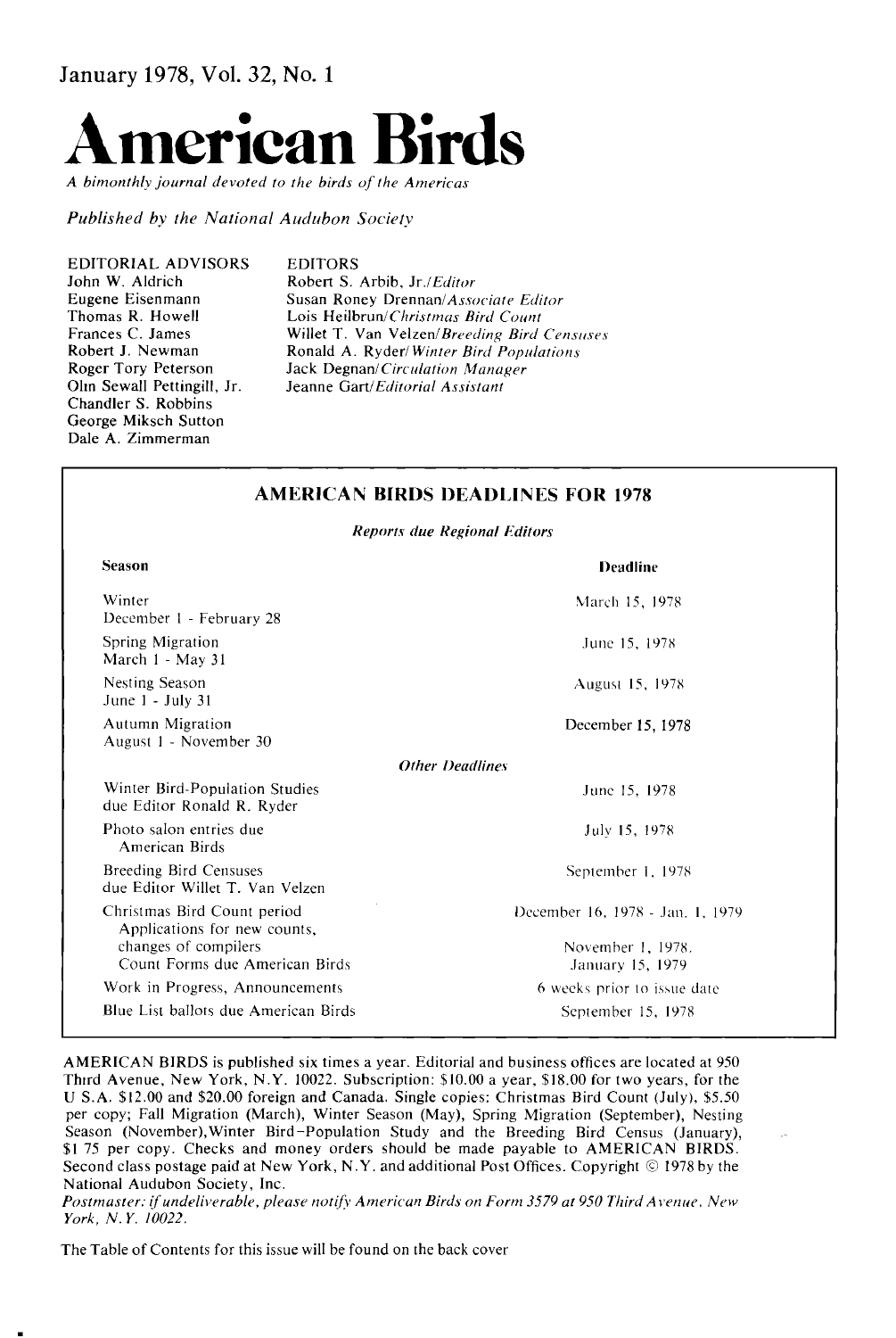

### **Contents:**

- **ß Choosing a basic ornithological library / Olin S. Pettingill, Jr., Kenneth C. Parkes, Thomas R. Howell, Dale Zimmerman, Dean Amadon. Five authorities each choose their top 25 essentials.**
- **The Master List of Bird Books for North America / Robert Arbib. The top 65 titles for a well-rounded library.**
- **An Annotated Selection of Regional Bird Books / Susan Roney Drennan. Sixty-six of the best state and provincial books.**
- **ß Recent book reviews.**

**\$1.75 postpaid. Send check or money order to:** 

## **American Birds**

**950 Third Avenue, New York, N.Y. 10022** 

**\* Reprinted from American Birds, Vol. 30, pp 1006-23.**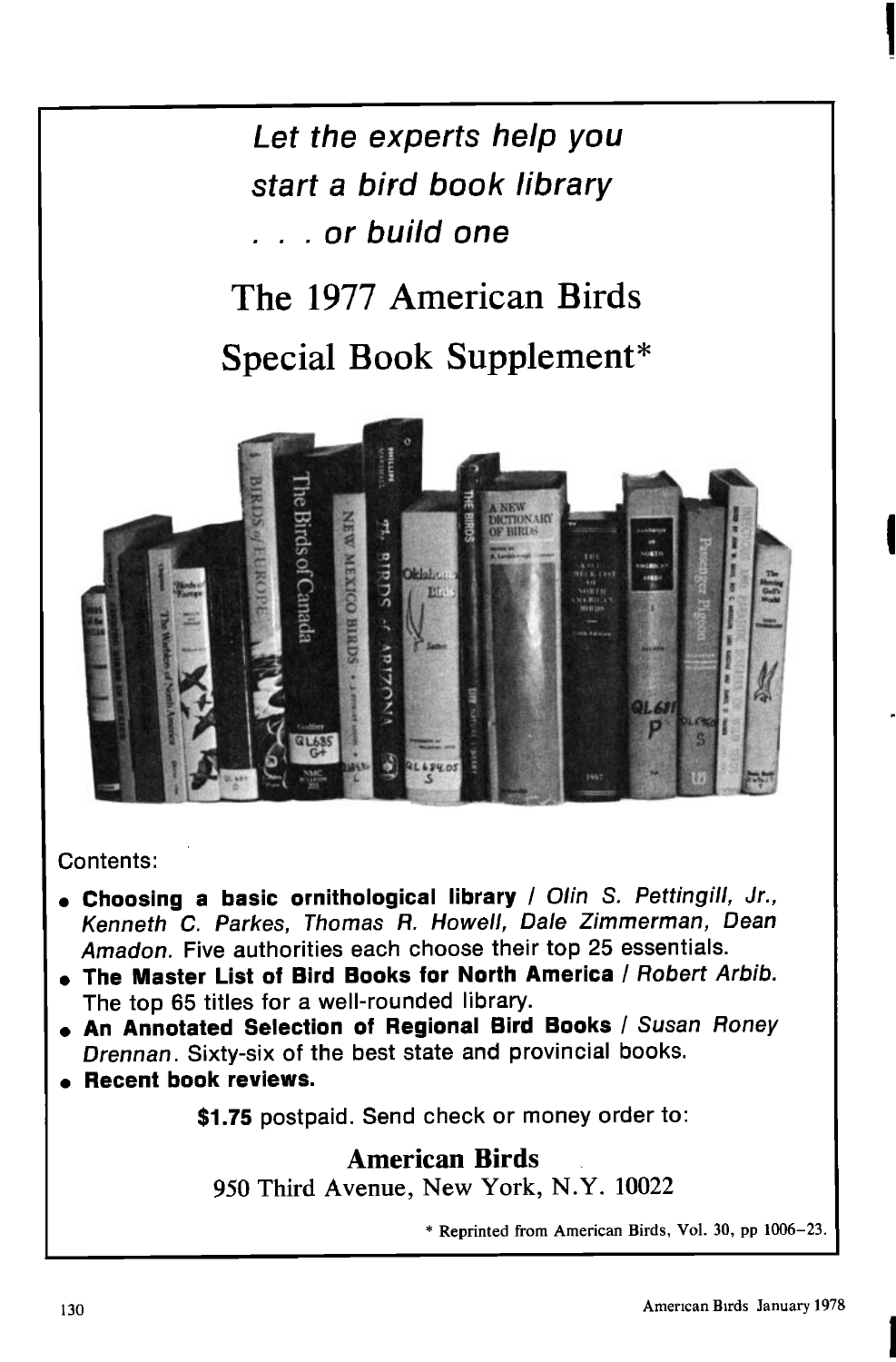# **I Market Place**

#### **BOOKS**

**BIRD BOOKS are our specialty. Please send \$1. for a comprehensive catalog from BUTEO BOOKS, P.O. Box 481, Vermillion, SD 57069.** 

**BOOKS on Birds, Mammals, Natural History subjects. New or out-of-print. Free catalog. PIERCE BOOK CO., Winthrop, Iowa 50682.** 

**BIRD BOOKS: Out of print, rare. Libraries and single copies bought and sold. Catalogues issued. PATRICIA LEDLIE.BOOKSELLER, Box 46, Buckfield, Maine 04220.** 

**NATURAL HISTORY. Especially BIRDS. Scarce, O P, Rare. Catalogues \$1. The Book Chest Inc., 19y Oxford Place, Rockville Centre, NY 11570.** 

**ANNOTATED CHECKLIST OF GEORGIA BIRDS, revised to 1977. Dates, ranges, abundance of all birds of the Official**  List of Georgia birds. 66 pages. Send **\$2 25 per copy to: Georgia Ornithological Society, Dept. AB, P.O. Box 38214, Atlanta, GA 30334.** 

**TREAT YOURSELF to a copy of Wild Birdwatchers I Have Known, a witty and amusing analysis of birders and their hobby. You'll find yourself described and dissected. Sixteen chapters of light-hearted but meaningful reading. Send \$4.00 to the author: GERRY BENNETT, R.R. ½2, Woodbridge, Ontario, Canada L4L 1A6.** 

#### **BACK ISSUES WANTED**

**If you have issues or volumes of Audubon Reid Notes from Vol. 1, No. 1 on, we have urgent orders from libraries and others to help fill sets. Please make offering by mail only; send no •ssues without prior correspondence with AMERICAN BIRDS, 950 Third Avenue, New York, NY 10022.** 

#### **BIRD ART**

**AUDUBON'S ORIGINAL, hand colored elephant folio prints. Also original Gould prints, •ncluding a number of his famous humming**birds For more information write: WOOL **LAND GALLERIES, RR 1, Box 3-A, Woodwile, TX 75979. (713) 283-5024.** 

#### **OPTICAL EQUIPMENT**

**LEITZ, ZEISS, B&L, SWIFT, BUSHNELL OPTICS and accessories. Send stamp for discount hst Specify literature desired. Large Stock. Orders filled day received. Postpaid. BIRDING, Box 5E, Amsterdam, N.Y. 12010.** 

**BIRDERS!! GIANT DISCOUNTS!! Name brand binoculars, scopes. Free catalog• Plus information selecting model best for you• Write: MARIGOLD, Drawer M-91, South San Francisco, California 94080.** 

#### **STAMPS**

**BIRDS ON POSTAGE STAMPS from many countries. 25 different 35½. Free list. GEO. FORD, P.O. Box 5203-A, Gulfport, Fla. 33737.** 

#### **BIRDING**

**BIRDING ON THE GOLDEN COAST OF GEORGIA. Little St. Simons, a 12,000 acre privately owned island, is now accepting a**  limited number of overnight guests for birding, wildlife photography and related activi**ties. Over 200 species of birds have been seen on the island including the greatest concentration of shorebirds on the Georgia Coast. Miles of upspolled beaches, tidal flats, oak and pine forests, marshes. Excellent food and accommodations. Write LIT-TLE ST. SIMONS ISLAND, P.O. Box 1096, St. Simons Island, GA 31522.** 

**SEAPLANE FLIGHTS to Fort Jefferson •n the Dry Tortugas. See nesting Noddy and Sooty Terns, as many as 50 other species •n transit. For lowest price, latest model seaplane with five passenger capacity, and most experienced pilot in the keys, contact KEYS SEAPLANE SERVICE, Sugerloaf Lodge, Sugarloaf Key, FL 33044 (just n of Key West), or telephone (305) 745-3211 or (305) 296-5254.** 

#### **WANTED**

**WANTED TO BUY--a Balscope Sr**  Spotting Scope in excellent condition Also individual eyepieces. Send details **and make offer to Susan Roney Drennan, AMERICAN BIRDS, 950 Third Avenue, NYC 10022.**